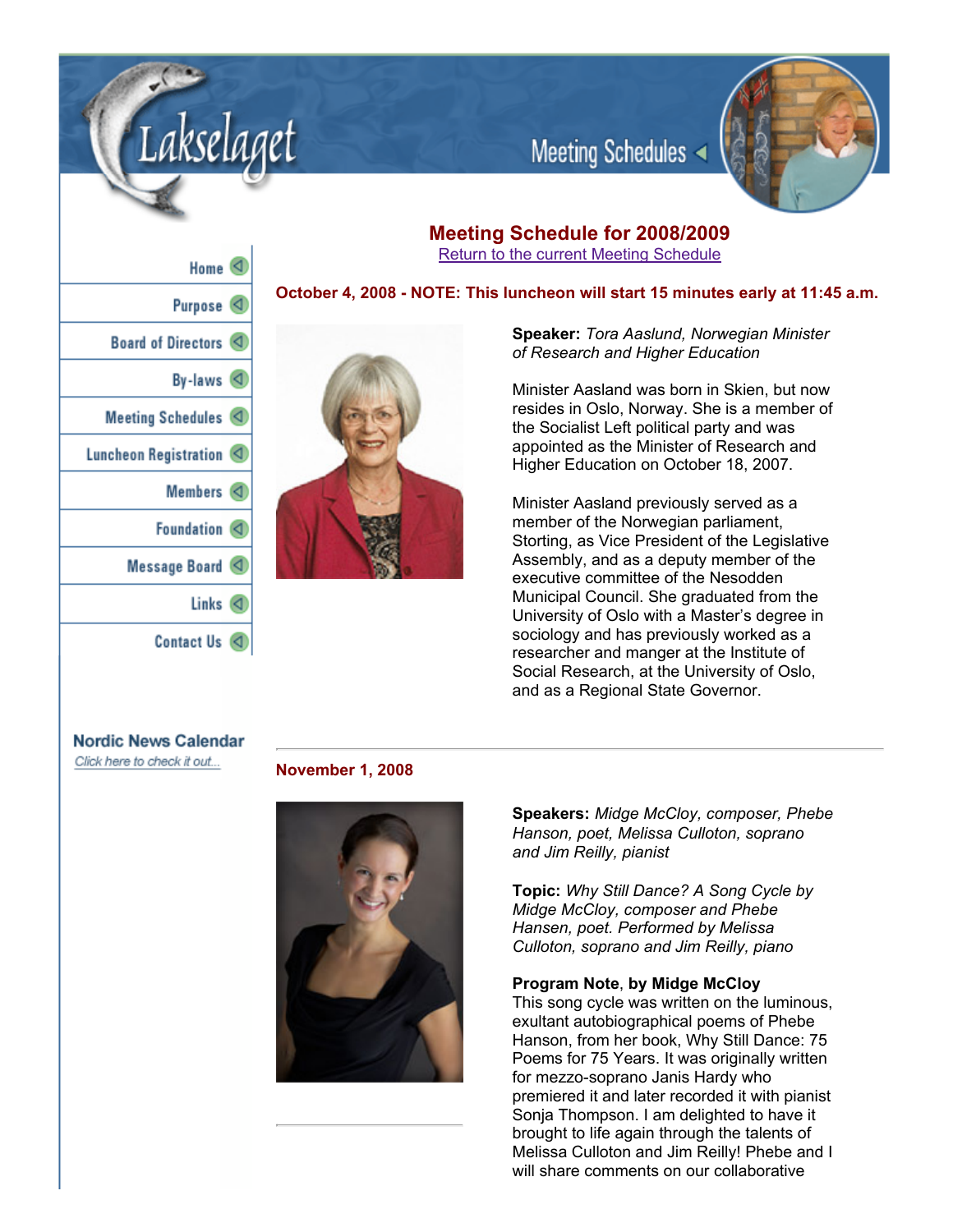process in developing this work at the start of this program for Lakselaget.

**Phebe Hanson, a life-long Minnesotan, has** been writing poems since her late forties, after raising three children and a series of foster children. Her teaching experience spans forty years, many years of teaching high school English, and ending with fifteen years at the Minneapolis College of Art and Design, from which she retired as Associate Professor Emeritus. She has received a Bush Foundation Literary Fellowship and a Jerome Minnesota Center for Book Arts grant. Her poems have been widely published in anthologies and workshops throughout the country. Phebe's father was born in Norway and came to Minneapolis in 1921 to attend Augsburg Seminary. Phebe's mother was born in Sweden and came to Duluth with her parents and brother in 1908 when she was four years old. In the summer of 2007 Garrison Keillor invited Phebe to be poet-in-residence on the Prairie Home Companion cruise along the coast of Norway.

Composer **Midge McCloy** enjoys the intimacy of music performed by small ensembles, and loves composing for singers and chamber groups. She received her training from the University of Minnesota and has had a long and active career as a piano instructor and music therapist in addition to her work as a composer. She has studied with Minneapolis-based composers Laura Caviani, Libby Larsen and Carol Barnett and her works have been performed extensively around the Midwest. "Why Still Dance?" was premiered by Janis Hardy with pianist Ann Buran in May 2006 and was later chosen for performance in Sound Check, a concert series sponsored by the American Composers Forum and The Southern Theater, Minneapolis.

**Jim Reilly** performs as both a tenor and pianist. He founded the Nordvendt Concert Series in the Fall of 1997 when he was Director of Music at Mindekirken in Minneapolis (Minnesota's only surviving Norwegian language congregation). He continues to administer this series, which has presented over thirty local and visiting artists in Nordic repertoire. He has accompanied many Twin Cities area performers and visiting singers including Norwegians Marit Osnes Aambø, Elisabeth Tandberg, and Birgitte Christiansen, and he has himself sung the first American performances of works by Norwegian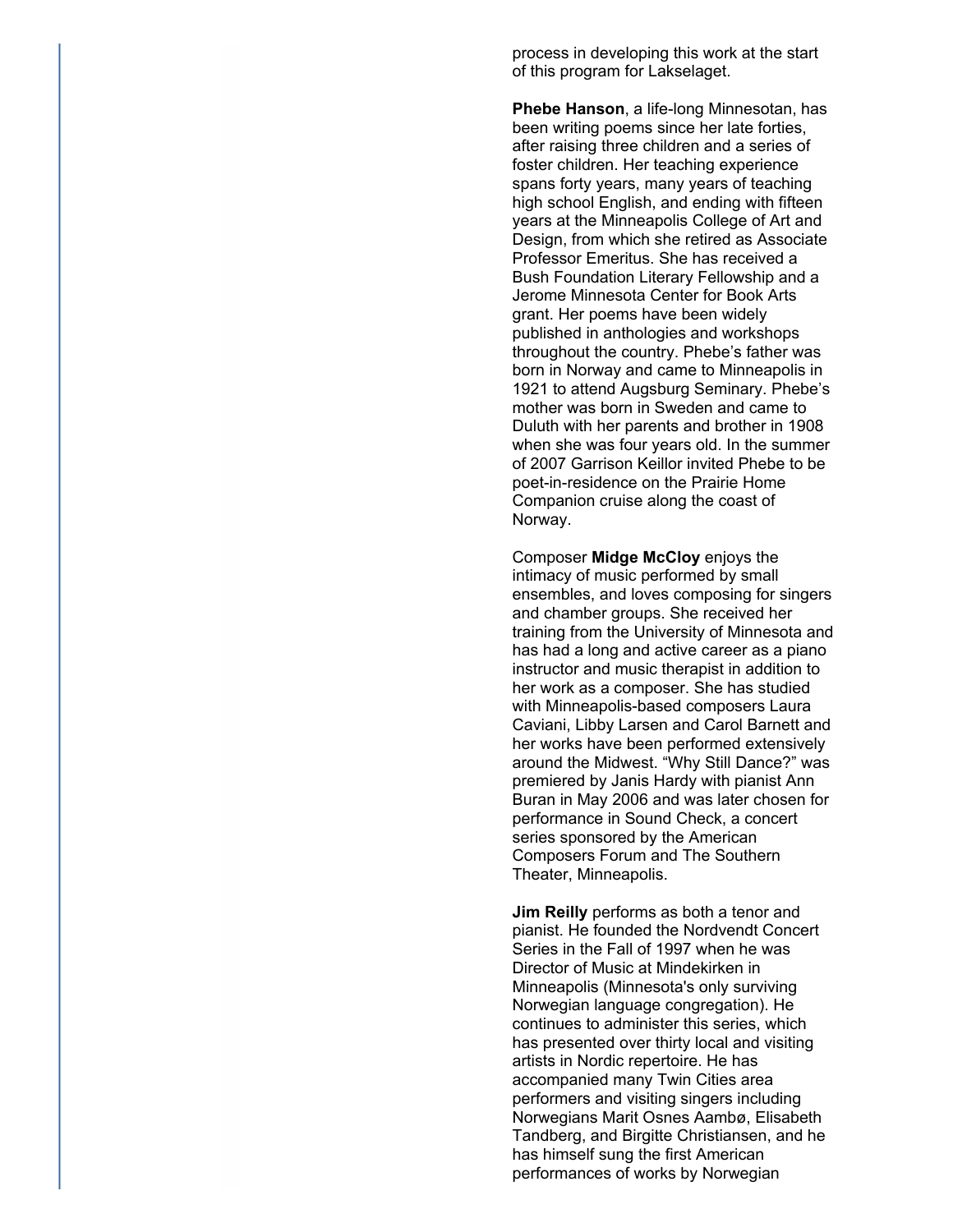composers Bjarne Sløgedal and Wolfgang Plagge. He has not only performed in Minnesota and a dozen other states, but has also sung for the Nordland Musikkfestuke in Bodø, Norway, and accompanied recitals in Holland. He has presented solo piano recitals of Nordic repertoire in Chicago (Fall 2007) and San Diego (April 2008), and recently sang Icelandic art songs at the annual Icelandic Samkoma dinner in the Twin Cities. *Read Jim Reilly's full bio...*

Soprano **Melissa Culloton** is a native of Halden, Norway and is a 1998 graduate of St. Olaf College, Northfield, Minnesota, where she graduated cum laude with a double major in vocal performance and music education. She holds a Doctorate of Musical Arts in vocal performance and pedagogy from the University of Minnesota. Melissa recently debuted for Thursday Musical and has also given guest recitals at Bemidji State University in Bemidji, MN and St. Olaf College, Northfield. She is a private voice instructor at Burnsville and Armstrong High Schools and is the soloist and section leader at Gethsemane Lutheran Church in Hopkins. Melissa is also a certified hatha yoga instructor. *Read Melissa Culloton's full bio...*

**December is our annual fundraising month. Please consider making a donation to our scholarship fund! To make this meeting more festive, consider wearing a bunad if you have one.**

## **December 6, 2008**



Rev. Cecilie Jørgensen Strømmen

**Guest Speaker:** *Rev. Cecilie Jørgensen Strømmen*

**Topic:** *Women, Tradition, Religion and Change*

**Rev. Cecilie Jørgensen Strømmen** is a Lutheran pastor currently working on her doctorate at the Lutheran Theological Seminary in Philadelphia. In the past she has served as Pastor for a Norwegian congregation in Switzerland, where she was ordained (in Geneva) in 1992. She served as Pastor in the parish of Skøyen and Bygdøy in Oslo from 1995 to 1997. She was the Ecumenical Officer in the Church of Norway Council on Ecumenical and International Relations from 1997 to 1998. She was a Student Chaplin at the Norwegian Lutheran School of Theology in Oslo from 1998 to 2000. Strømmen has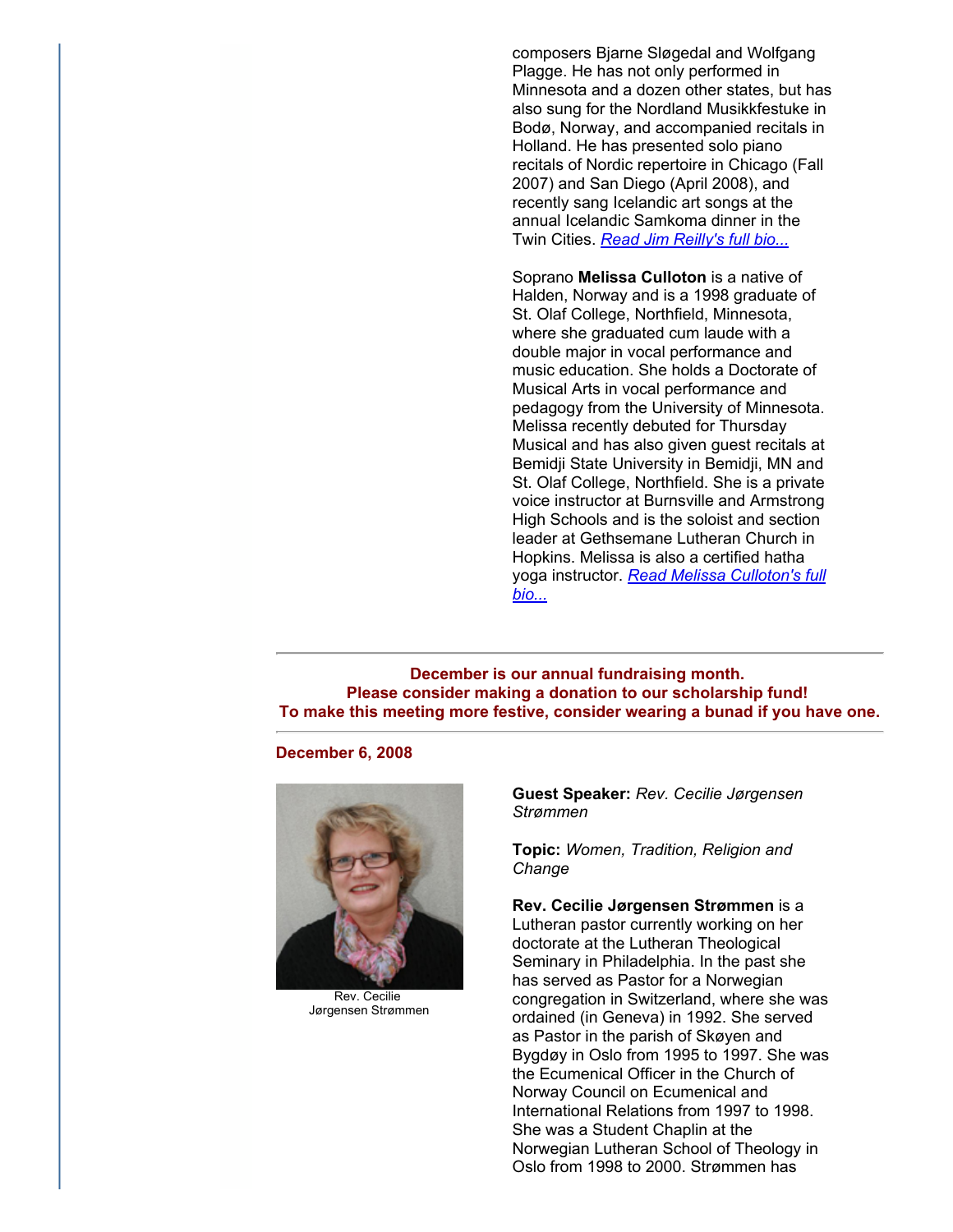

Jorunn Høybråten

been married since 1987 to Ambassador Wegger Chr. Strømmen who is now serving at Norway's Ambassador to the United States. She has two daughters. We are delighted to host Rev. Cecilie Jørgensen Strømmen as our guest speaker.

#### **Special Guest:** *Jorunn Høybråten*

**Jorunn Høybråten** is a professor in nursing and a self-employed tradeswoman. She coaches and gives guidance/instruction directed primarily at leaders and other vocation groups. Jorunn is married to Dagfinn Høybråten, the leader of Kristelig Folkepartiet (the Christian Democratic Party). She is the mother of four children and will soon have two grandchildren.

#### **January 3, 2009**



**Speaker:** *Kermit Nash, Attorney at Fredrikson & Byron*

**Topic:** *His experience working with Norwegian businesses*

Kermit Nash is an attorney who practices corporate law at Fredrikson & Byron. He practices in the areas of business transactions, medical device technology, energy law, and mergers and acquisitions. Kermit serves as corporate counsel to numerous for-profit and non-profit organizations, and also represents the interests of a number of foreign and multinational corporations in the United States and abroad. Kermit specializes in commercialization of business concepts and technology for clients.

Kermit was named a "Rising Star" by *Minnesota Law & Politics* in 2006 and has served on the 2007-08 Board of Directors for the Upper Midwest Chapter of the Norwegian-American Chamber of Commerce. Kermit has taught business law, ethics and international management at Northwestern College and is a frequent lecturer on international business and ethics.

Kermit draws his heritage exclusively from Norwegian roots with a large share of his family still residing in the Trondheim area of Norway.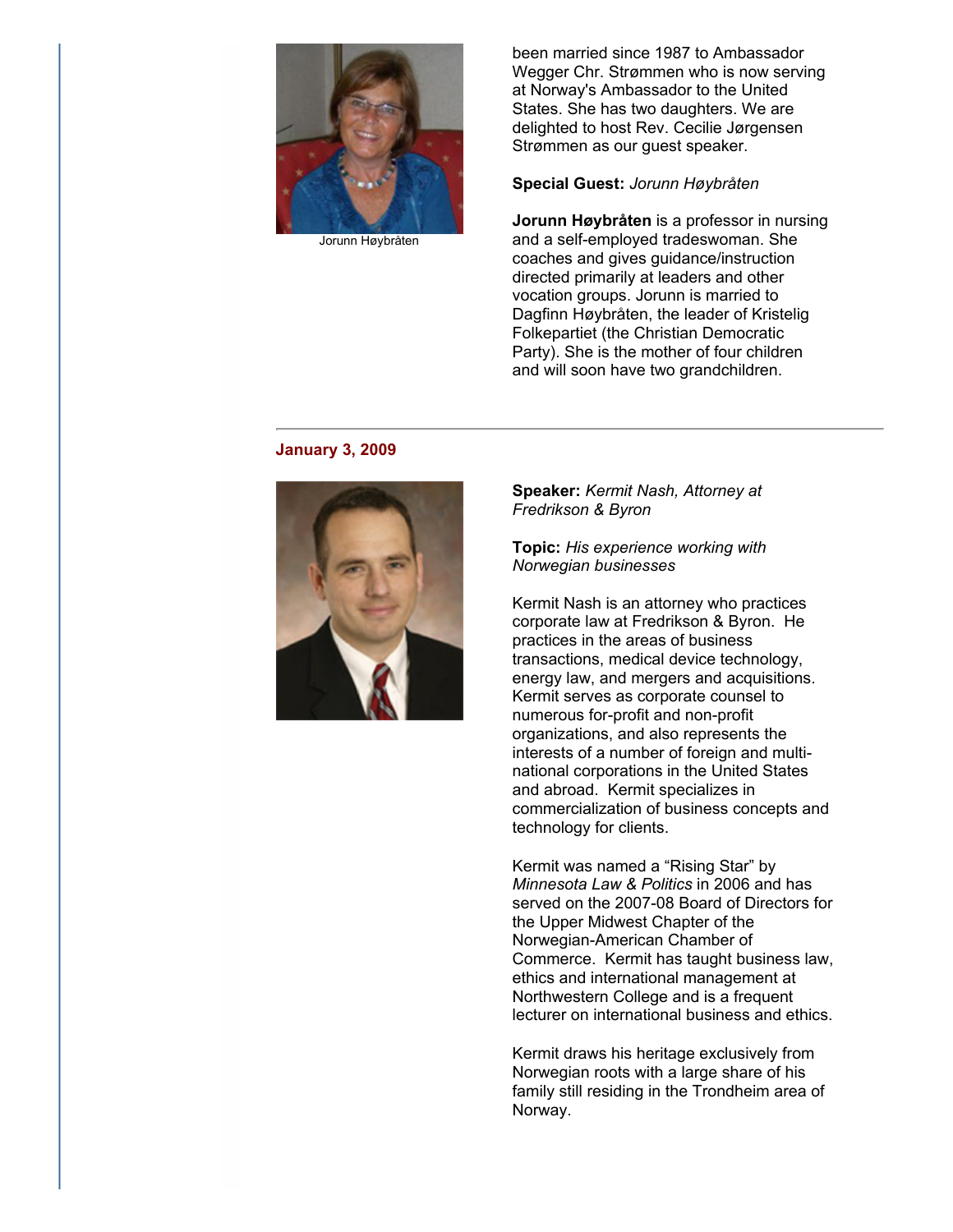## **February 7, 2009**



**Speaker:** *Solveig Zempel, Professor of Norwegian at St. Olaf College*

**Topic:** *The Life and Work of O.E. Rølvaag: Author, Teacher, Immigrant.*

Rølvaag's lifelong work revolved around his idea of the necessity of preserving the best in one's ethnic heritage. Solveig will present these ideas through an illustrated talk about Rølvaag's background from Norway, his early life as an immigrant, his education, and his work as a teacher, author, and leader in the Norwegian-American community.

Solveig has translated Rølvaag's first novel (*The Third Life of Per Smevik*), a collection of his short stories (*When the Wind is in the South and Other Stories*), and a book of his essays (*Concerning Our Heritage*). She has also translated a collection of Norwegian-American letters (*In Their Own Words*). She has given a number of both scholarly and popular presentations on Rølvaag, as well as other Norwegian immigrant subjects.

#### **March 7, 2009**



**Speakers:** *Justice Lorie Skjerven Gildea, Minnesota Supreme Court*

**Topic:** *Judicial Selection in Minnesota: Where we've been and where we may be going.*

Justice Gildea was appointed as an Associate Justice of the Minnesota Supreme Court by Governor Tim Pawlenty on January 11, 2006. She was recently elected in November of 2008 and her current term on the Minnesota Supreme Court expires in January 2015. Prior to being appointed to the Supreme Court, Gildea served as a judge in the Fourth Judicial District, Hennepin County. Before being appointed to the bench in September 2005, Gildea was a prosecutor in the Hennepin County Attorney's Office (2004-2005), Associate General Counsel at the University of Minnesota (1993-2004) and in private litigation practice at Arent Fox in Washington, D.C. (1986-1993).

Justice Gildea is an active member in the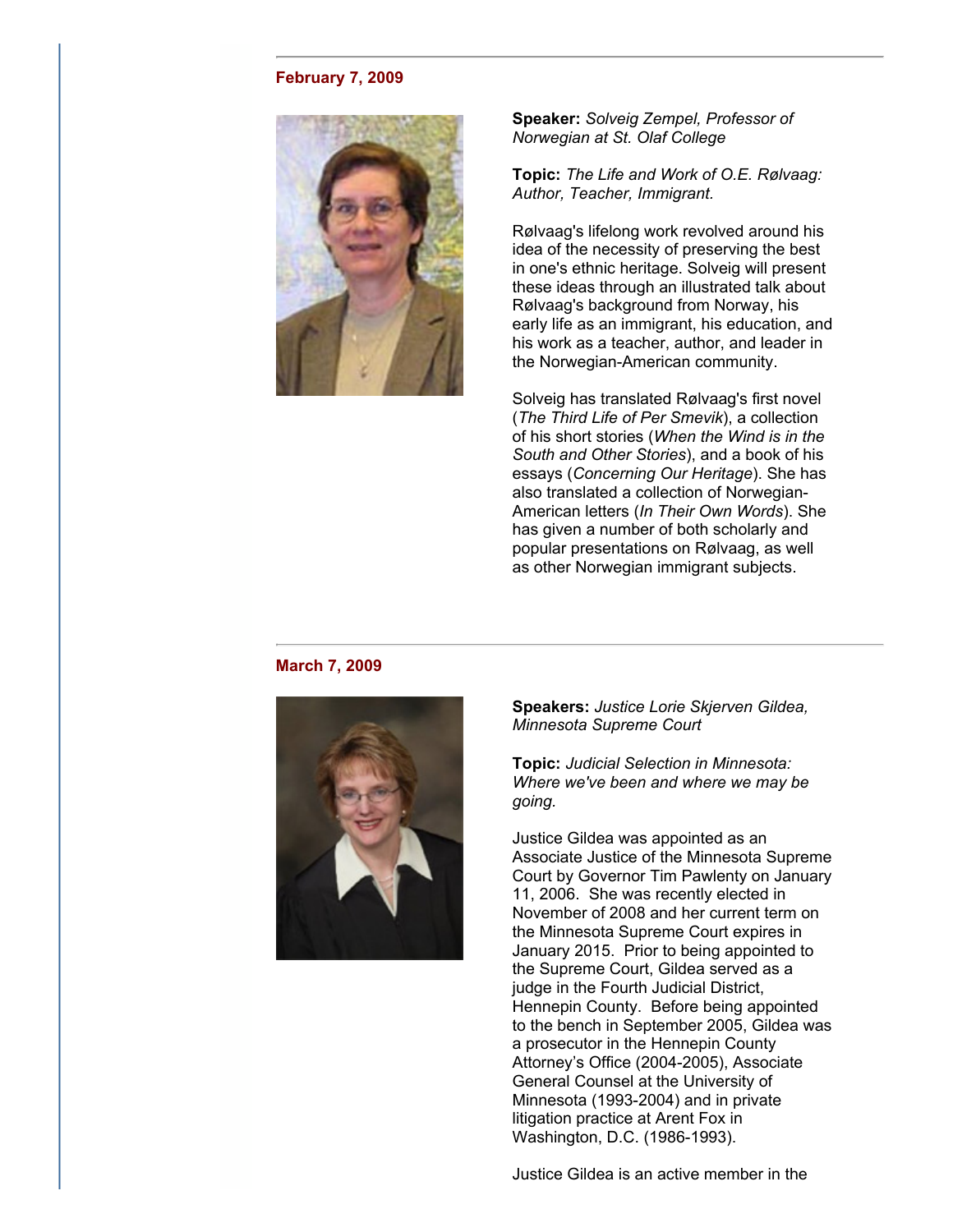community, having served on the Minnesota Sentencing Guidelines Commission, the Board of Directors for the YWCA of Minneapolis, and the Advisory Board for MINNCORR Industries. She has been an active member in the Minnesota State Bar Association and Hennepin County Bar Association and currently chairs the Minnesota Supreme Court Gender Fairness Implementation Committee.

#### **April 4, 2009**





**Speaker:** *Julie Thorsheim, President and Consultant, KST Associates, Northfield, Minnesota*

**Topic:** The *Kvebæk* Sculpture Tool: A Norwegian invention for assessment and treatment of relationship issues that is making an impact in the U.S. and globally.

Julie Thorsheim discovered the Kvebæk Sculpture Tool and Technique during a professional leave in Oslo in 1991 from her position as a family therapist at Fairview-University Medical Center in Minneapolis. Upon returning to the U.S. she conducted a literature review that substantiated the research and practice value of this unique figure placement technique, and subsequently introduced it in her own clinical practice. In January 1995, David Kvebæk of Lillestrøm, Norway, the inventor of the "Kvebæk Family Sculpture Test" granted Ms. Thorsheim all rights to further develop the KST in the English-speaking world, to instruct others in this method and to manufacture and sell the equipment. Julie has written the English-language User's Guide to applying this technique in direct clinical work, supervision, teaching and research.

Thorsheim's main professional focus is now in providing consultation and training in using the Kvebæk sculpture tool to mental health professionals and agencies both in the U.S. and internationally. In 2006, as a delegate to the first U.S. – China Social Work conference in Beijing, she presented on the Kvebaek Sculpture Technique as an assessment and treatment resource with families and children. This presentation resulted in a second invitation to present to social workers and a pediatrician at Children's Hope International, the Beijing office. In June, 2009, Thorsheim will also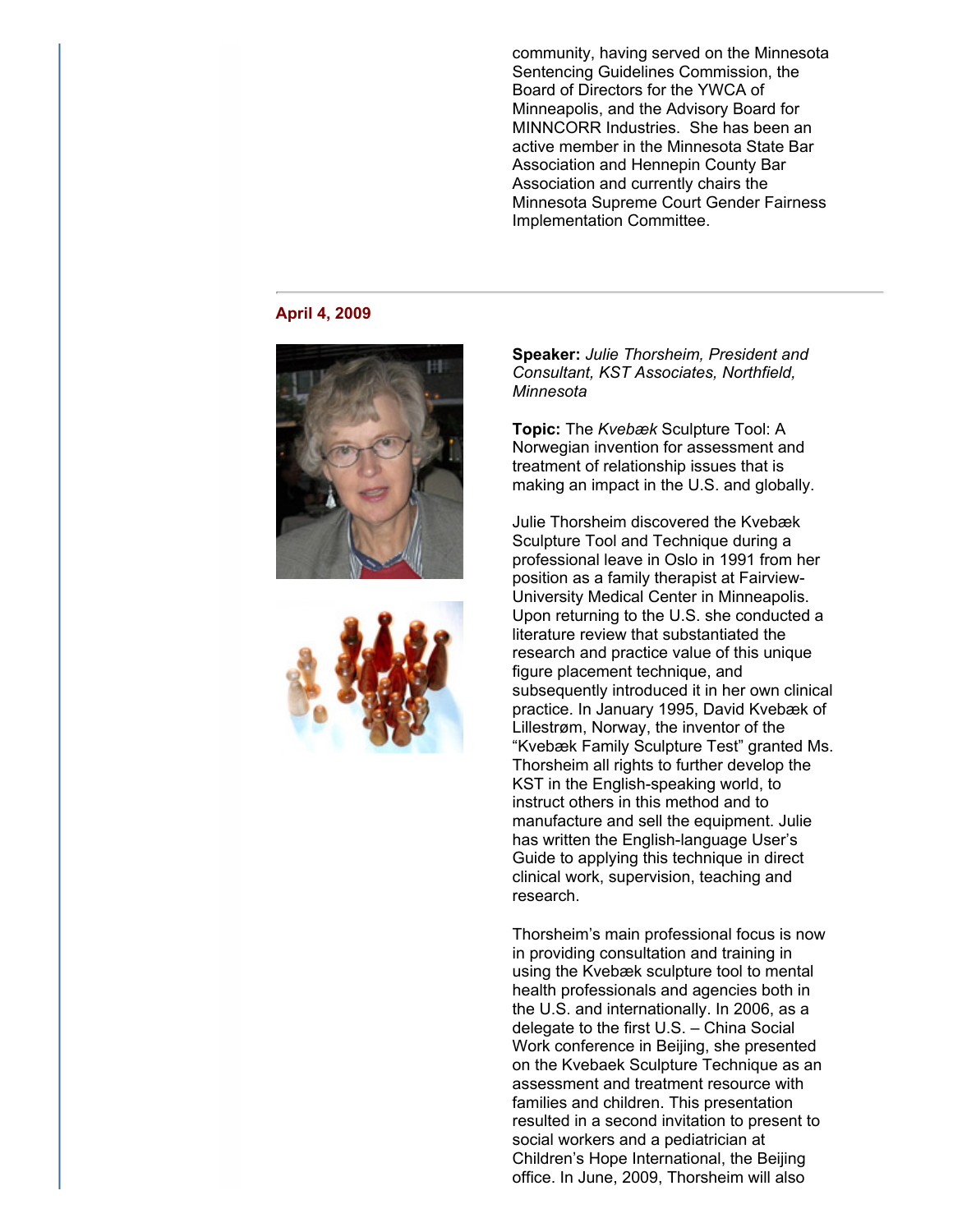present at an international conference at St. Olaf College on "Family Sculpture: An International Tool for Brief Assessment and Intervention."

Julie Thorsheim's presentation will illustrate how this original Norwegian invention and therapy technique is being applied with very positive results on the American scene and has captivated the interest of professionals globally.

**Julie Loken Thorsheim**, a Minnesota-born clinical social worker, whose grandparents or great-grandparents were all born in Norway, and her husband Howard live in Northfield, where he is a St. Olaf College professor. They have four adult children and two grandchildren. To find out more about this Norwegian invention now spreading in the U.S. and globally visit: www.HealthyHumanSystems.com.

#### **May 2, 2009**



**Speaker:** *Tracy Domish, Director of Marketing at Larkin Hoffman Daly & Lindgren*

**Topic:** *Creating Conversations: Live and Virtual*

Join us for an interactive presentation on how to maximize networking opportunities, including step by step guides to starting and maintaining relationships and sample conversation starting tips in the "live" and virtual worlds. You'll come away from this meeting with some new ideas and perspectives on how to connect with friends and new contacts. After the program, we'll do a speed networking exercise to get to know each other a bit better!

Tracy Domish is the Director of Marketing at Larkin Hoffman Daly & Lindgren, a fullservice law firm that provides legal guidance in more than 20 areas of law to clients ranging from individuals to emerging companies and Fortune 500 corporations. Tracy has over ten years of experience helping individuals within services organizations build strategic relationships through opportunity analysis and market penetration. She has worked for a variety of organizations, including KPMG a Big Four